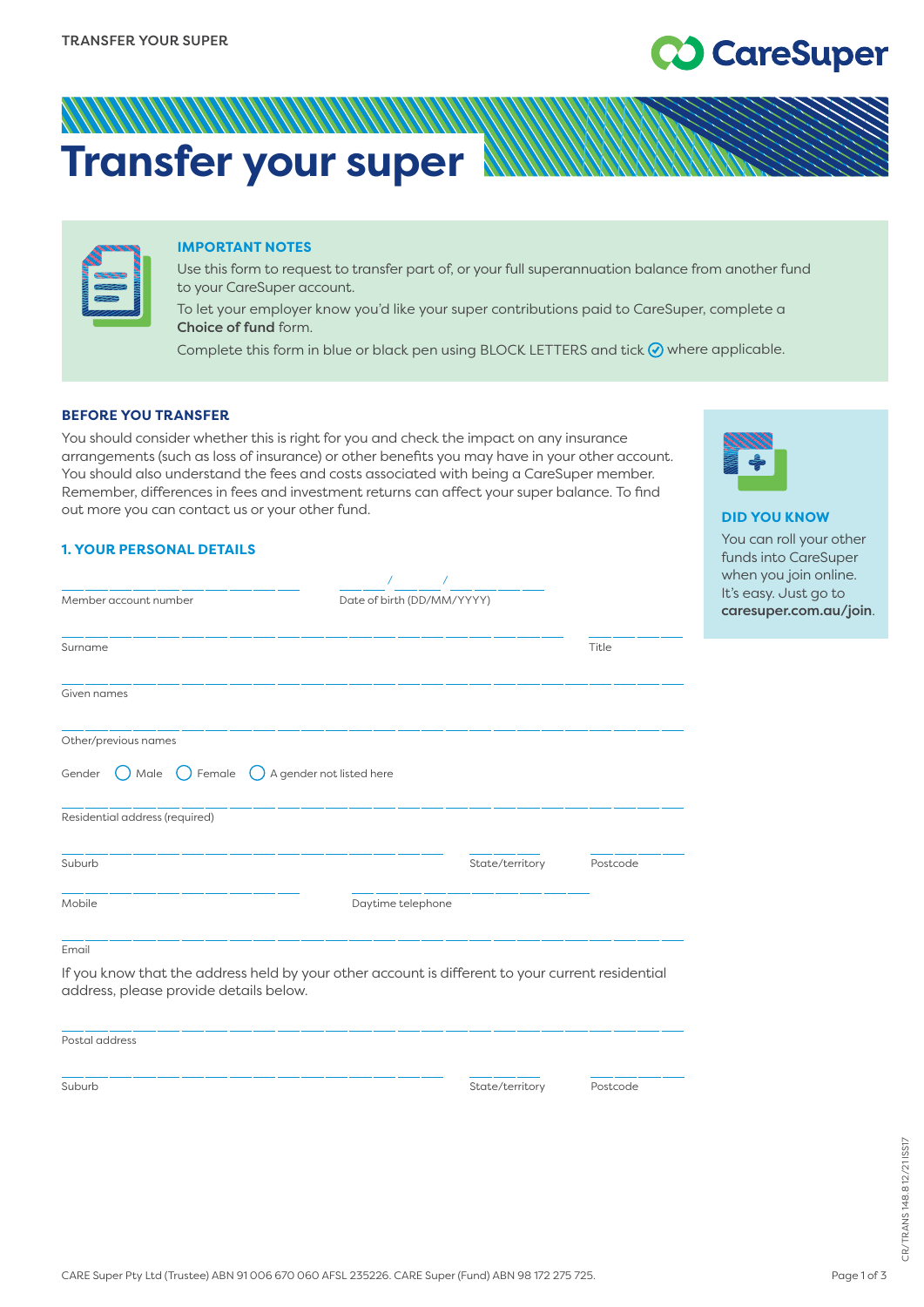#### **2. TAX FILE NUMBER**

My tax file number (TFN) is:

You are not obliged to provide your TFN to Caresuper. However, if you don't provide it:

- **•** You might pay more tax on your super contributions. Sometimes you may be able to claim this tax back — time limits and other rules may apply
- **•** We may not be able to accept contributions for you
- **•** It may be more difficult for you to monitor your account or to locate it if you lose track of it.

CareSuper is authorised to collect your TFN under the *Superannuation Industry (Supervision) Act* 1993. We'll treat it as confidential and only use it for lawful purposes. This includes disclosing it to another superannuation fund when we're arranging a transfer of funds for you. However, you may request in writing that your TFN not be disclosed to any other trustee.

#### If you do not provide your TFN, please provide proof of identity with this form.

#### **3. TYPE AND AMOUNT OF TRANSFER**

Please specify  $(V)$  the type of transfer you want to make:

 $\bigcap$  I want to transfer my FULL balance from my other account to my CareSuper account.

 $\bigcap$  I want to transfer PART of my balance from my other account to my CareSuper account.\*

Approximate amount to be transferred:  $\sim$ 

\*Please confirm your other fund allows partial transfers before completing and returning this form.

#### **4. FUND DETAILS**

#### FROM (TRANSFERRING FUND)

| Fund name                        |                                        |          |
|----------------------------------|----------------------------------------|----------|
| <b>Fund address</b>              |                                        |          |
| Suburb                           | State/territory                        | Postcode |
| Fund phone number                | Membership or account number           |          |
| Australian Business Number (ABN) | Unique Superannuation Identifier (USI) |          |
| FROM (SELF-MANAGED SUPER FUND)   |                                        |          |
| Fund name                        |                                        |          |
| Australian Business Number (ABN) | Electronic service address (ESA)       |          |
| <b>TO (RECEIVING FUND)</b>       |                                        |          |
| <b>CARESUPER</b>                 |                                        |          |
| Fund name                        |                                        |          |
| 1300 360 149                     |                                        |          |
| Fund phone number                |                                        |          |
| 98 172 275 725                   | CAR0100AU                              |          |
| Australian Business Number (ABN) | Unique Superannuation Identifier (USI) |          |

IMPORTANT: If you have multiple account numbers with this fund, you must complete a separate form and provide proof of ID (if required) for each account you wish to transfer.



#### **PROOF OF IDENTITY**

You may need to provide proof of identification to transfer funds between your super accounts.

You can provide proof of identification by including a photo or scan of the front [and back of a curren](http://caresuper.com.au/certifyingid)t primary photographic identification and a clear photo of you holding your primary ID, or by attaching certified proof of identity documents to this form. Please visit caresuper.com.au/ certifyingid or call 1300 360 149 for more information. Yo[u can find o](http://www.ato.gov.au)ut more from:

- **•** The Australian Taxation Office (ATO) at ato.gov.au
- **•** The Australian Securities &
- [Investments Commis](http://www.moneysmart.gov.au)sion (ASIC) at moneysmart.gov.au

### (!) PHOTOGRAPHIC ID

Upload your photographic ID and this form to the 'Contact us' section of your MemberOnline account at caresuper.com.au/login.

NOTE

For every fund you wish to transfer out of you must complete one Transfer your super form and supply one set of proof of identity documents, if required.